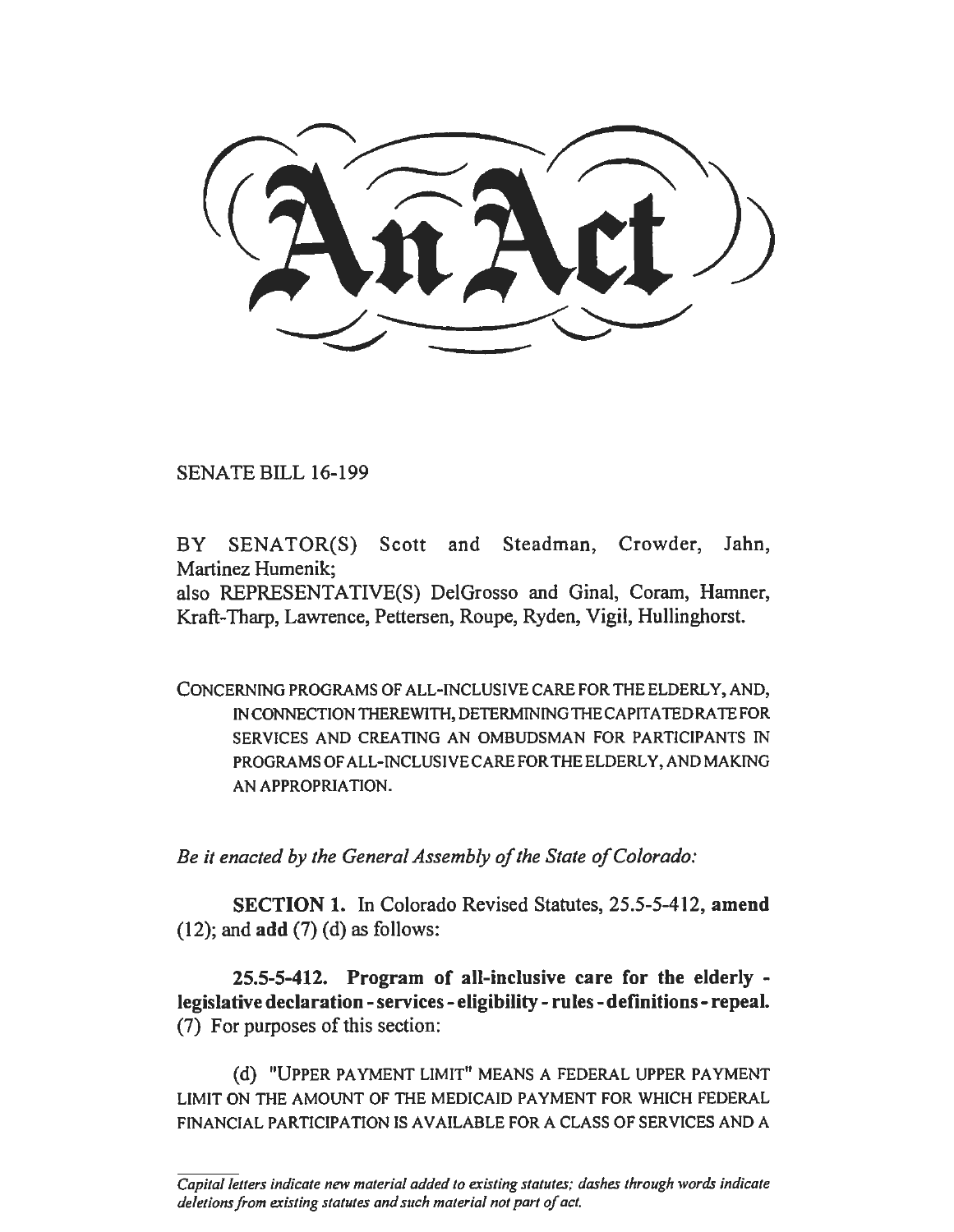CLASS OF HEALTH CARE PROVIDERS, AS SPECIFIED IN 42 CFR 44 7.

(12) (a) The general assembly shall make appropriations to the state department to fund services under this section provided at a monthly capitated rate. The state department shall annually renegotiate a monthly capitated rate for the contracted services.

(b) Repealed.

(c) THE MONTHLY CAPITATED RATE NEGOTIATED WITH THE STATE DEPARTMENT SHALL BE INCLUDED IN THE CONTRACT WITH THE PACE ORGANIZATION AND MUST BE BASED UPON A PROSPECTIVE MONTHLY CAPITATION PAYMENT TO A PACE ORGANIZATION FOR A MEDICAID PARTICIPANT ENROLLED IN A PACE PROGRAM THAT IS LESS THAN WHAT WOULD OTHERWISE HAVE BEEN PAID UNDER THE STATE MEDICAID PLAN IF THE PARTICIPANT WERE NOT ENROLLED IN THE PACE PROGRAM.

(d) {I) THE STATE DEPARTMENT, WITH THE PARTICIPATION OF COLORADO PACE ORGANIZATIONS, SHALL DEVELOP AN ACTUARIALLY SOUND UPPER PAYMENT LIMIT METHODOLOGY THAT COMPLIES WITH FEDERAL LAW RELATING TO PACE ORGANIZATIONS AND ADDRESSES A PACE-COMPARABLE POPULATION AND EMPLOYS FUNCTIONAL, DIAGNOSTIC, AND OTHER INFORMATION ON THE PACE POPULATION AND ITS SERVICE USE AND COST CHARACTERISTICS. THE STATE DEPARTMENT SHALL CONTRACT WITH AN ACTUARY THAT HAS EXPERIENCE WITH THE METHODS DESCRIBED IN THIS PARAGRAPH (d).

(II) FOR PURPOSES OF COMPUTING THE UPPER PAYMENT LIMIT, THE STATE DEPARTMENT SHALL PROVIDE TO THE CONTRACTED ACTUARY STATE LONG-TERM CARE OPTIONS DATA DESCRIBING THE HEALTH CHARACTERISTICS, FUNCTIONAL ACUITY, AND LONG-TERM SERVICES AND SUPPORTS NEEDS OF THE PACE-COMPARABLE POPULATION, AS WELL AS RELEVANT MEDICARE AND MEDICAID CLAIMS, COST, UTILIZATION, AND VITAL STATISTICS DATA NECESSARY FOR THE COMPUTATION. THE UPPER PAYMENT LIMIT METHODOLOGY MUST APPLY GRADE OF MEMBERSHIP METHODS TO CHARACTERIZE THE HEALTH DEFICIT STRUCTURE OF LONG-TERM SERVICES AND SUPPORTS POPULATIONS, DEMONSTRATING AN EMPIRICAL UPPER PAYMENT LIMIT.

{Ill) NOTWITHSTANDING THE PROVISIONS OF THIS PARAGRAPH (d)

PAGE 2-SENATE BILL 16-199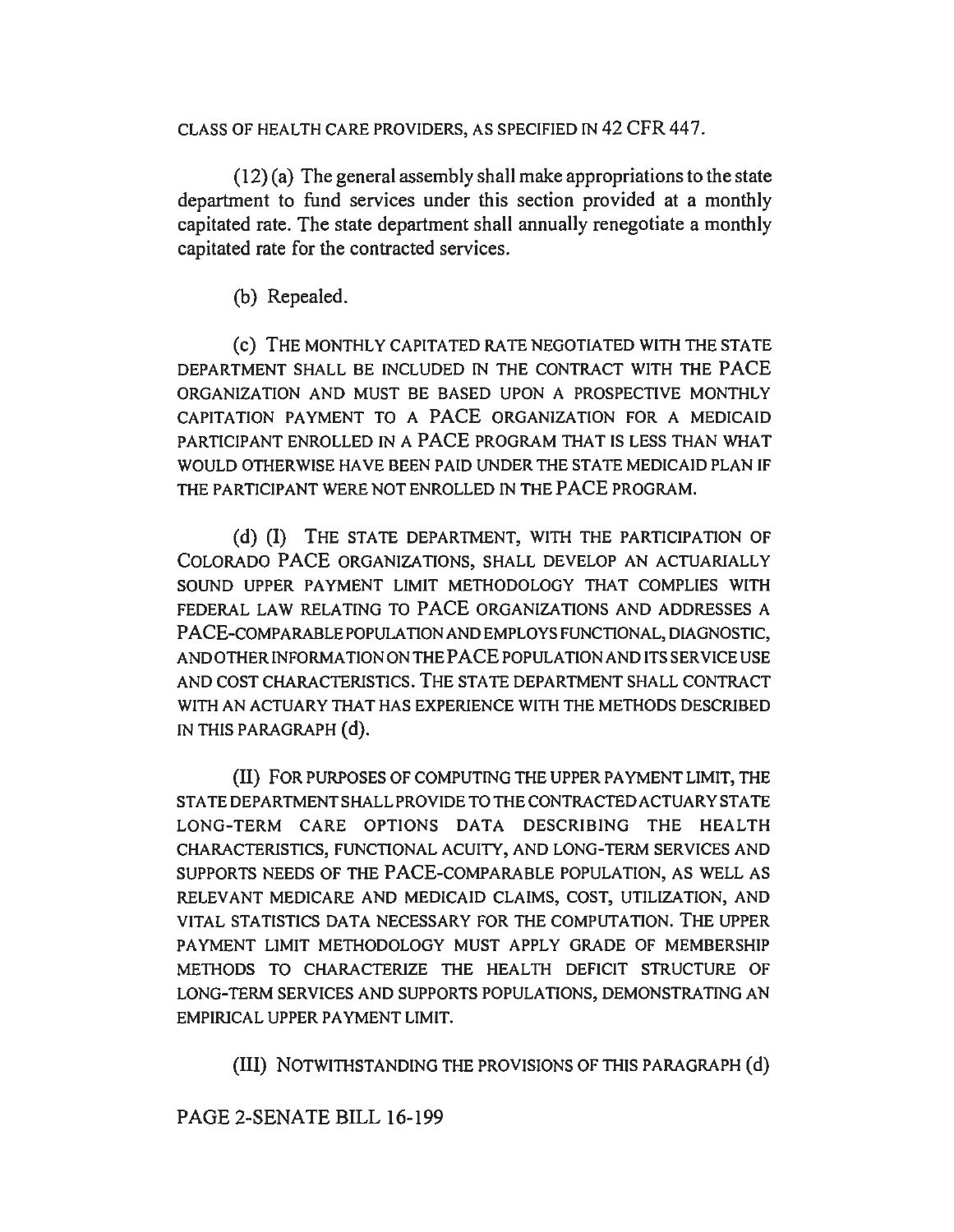TO THE CONTRARY, THE STATE DEPARTMENT SHALL NOT BE REQUIRED TO DEVELOP AN UPPER PAYMENT LIMIT METHODOLOGY PURSUANT TO THIS PARAGRAPH (d) OR COMPLY WITH THE REQUIREMENTS OF SUBPARAGRAPH (I) OF PARAGRAPH ( e) OF THIS SUBSECTION (12) IF THE STA TE DEPARTMENT DOES NOT RECEIVE SUFFICIENT GIFTS, GRANTS, AND DONATIONS TO FUND THE CONTRACT FOR ACTUARIAL SERVICES PURSUANT TO SUBPARAGRAPH (I) OF THIS PARAGRAPH (d).

( e) (I) CONTINGENT UPON ANY NECESSARY FEDERAL APPROVAL, UNTIL THE UPPER PAYMENT LIMIT METHODOLOGY IS DEVELOPED PURSUANT TO PARAGRAPH (d) OF THIS SUBSECTION (12) AND ADOPTED IN STATE BOARD RULES, THE PERCENTAGE OF THE UPPER PAYMENT LIMIT USED TO CALCULATE THE MONTHLY CAPITATED RATE SHALL NOT BE LESS THAN THE PERCENTAGE NEGOTIATED BY THE STATE DEPARTMENT WITH THE PACE ORGANIZATIONS FOR THE 2016-17 STATE FISCAL YEAR.

(II) THIS PARAGRAPH (e) IS REPEALED, EFFECTIVE JULY 1 OF THE YEAR FOLLOWING THE YEAR IN WHICH THE EXECUTIVE DIRECTOR NOTIFIES THE REVISOR OF STATUTES THAT THE STATE BOARD HAS ADOPTED RULES RELATING TO THE UPPER PAYMENT LIMIT METHODOLOGY DEVELOPED PURSUANT TO PARAGRAPH (d) OF THIS SUBSECTION (12).

SECTION 2. In Colorado Revised Statutes, 26-11.5-102, amend (2) as follows:

26-11.5-102. Legislative declaration. (2) The general assembly finds, determines, and declares that it is the public policy of this state to encourage community contact and involvement with patients, residents, and clients of long-term care facilities AND PACE PROGRAMS.

SECTION 3. In Colorado Revised Statutes, 26-11.5-103, add (5.3), (5.5), and (8) as follows:

26-11.5-103. Definitions. As used in this article, unless the context otherwise requires:

(5.3) "PACE" MEANS A NONPROFIT OR FOR-PROFIT PROGRAM OF ALL-INCLUSIVE CARE FOR THE ELDERLY OPERA TED PURSUANT TO SECTION 25.5-5-412, C.R.S.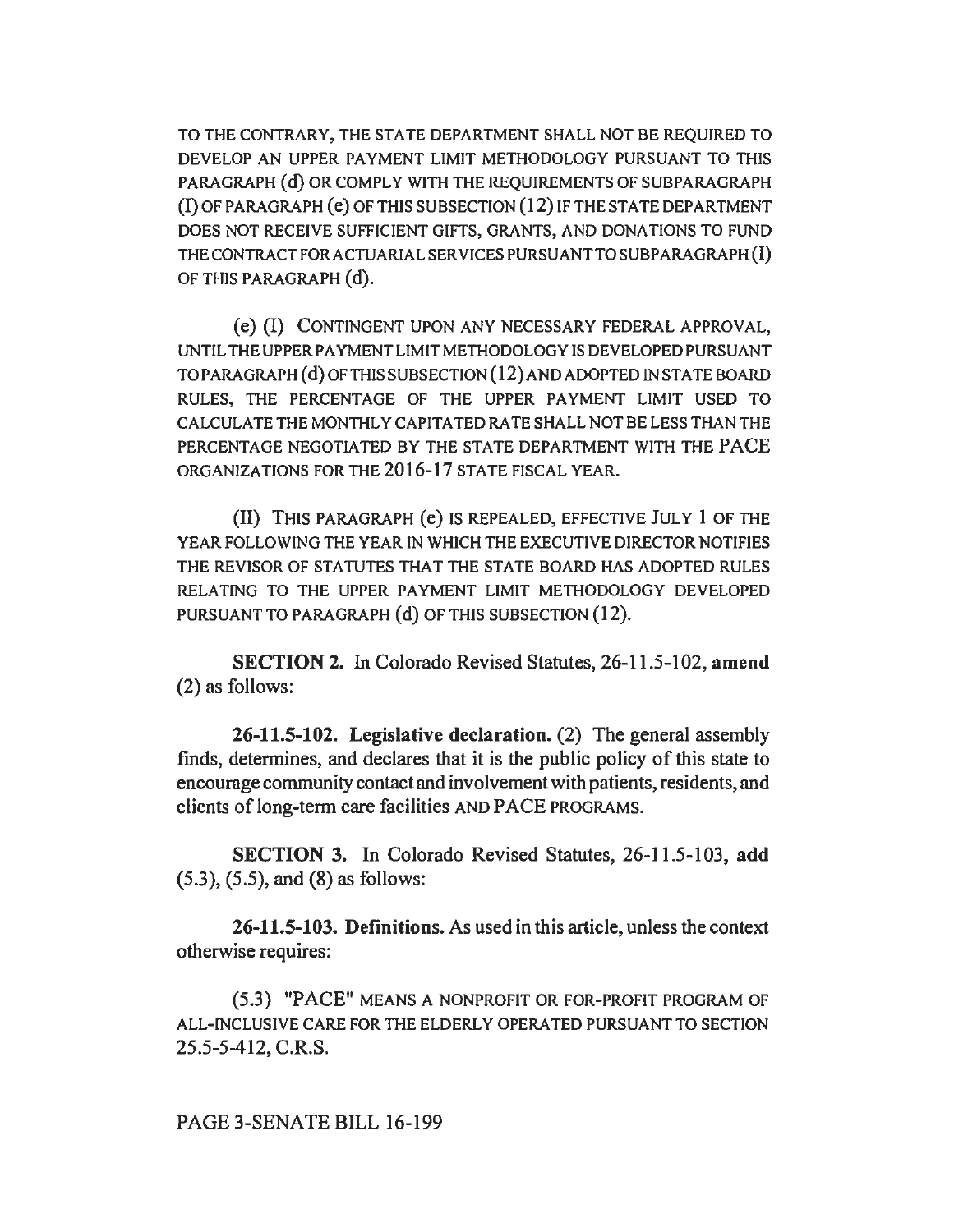(5.5) "PACE PARTICIPANT" MEANS ANY INDIVIDUAL WHO IS A CURRENT OR PROSPECTIVE OR FORMER PATIENT OR CLIENT OF ANY PACE PROGRAM IN THE STATE.

(8) "STA TE PACE OMBUDSMAN" MEANS THE PERSON DESIGNATED TO IMPLEMENT THE DUTIES AND FUNCTIONS REQUIRED PURSUANT TO SECTION 26-11.5-113.

SECTION 4. In Colorado Revised Statutes, 26-11.5-104, amend (3); and add (4) as follows:

26-11.5-104. Creation of state long-term care ombudsman program-state PACE ombudsman. (3) Local ombudsman programs shall be established statewide. Such programs shall be operated by the state department under contract, grant, or agreement between the state department and a public agency or an appropriate private nonprofit organization. Personnel of local programs shall be trained and designated as qualified representatives of the office in accordance with section 26-11.5-105 (1) (b).

(4) A STATE PACE OMBUDSMAN OFFICE IS ESTABLISHED IN THE STA TE LONG-TERM CARE OMBUDSMAN PROGRAM TO CARRYOUT THE DUTIES SET FORTH IN SECTION 26-11.5-113.

SECTION 5. In Colorado Revised Statutes, 26-11.5-107, add (3) as follows:

26-11.5-107. Notice of ombudsman services. (3) EVERY PACE PROGRAM SHALL POST IN A CONSPICUOUS PLACE AT ALL PACE FACILITIES AND PROVIDE TO ALL PACE PARTICIPANTS, IN WRITING, A NOTICE WITH THE NAME, ADDRESS, AND PHONE NUMBER OF THE PACE OMBUDSMAN, OR HIS OR HER DESIGNEE. THE STATE PACE OMBUDSMAN SHALL PROVIDE THE NOTICE TO BE POSTED BY THE PACE PROGRAM.

SECTION 6. In Colorado Revised Statutes, 26-11.5-108, amend  $(2)$ ; and  $add (2.5)$  as follows:

26-11.5-108. Access to facility - residents - records confidentiality. (2) In performing ombudsman duties and functions OF THEIR RESPECTIVE OFFICES in accordance with this article an ombudsman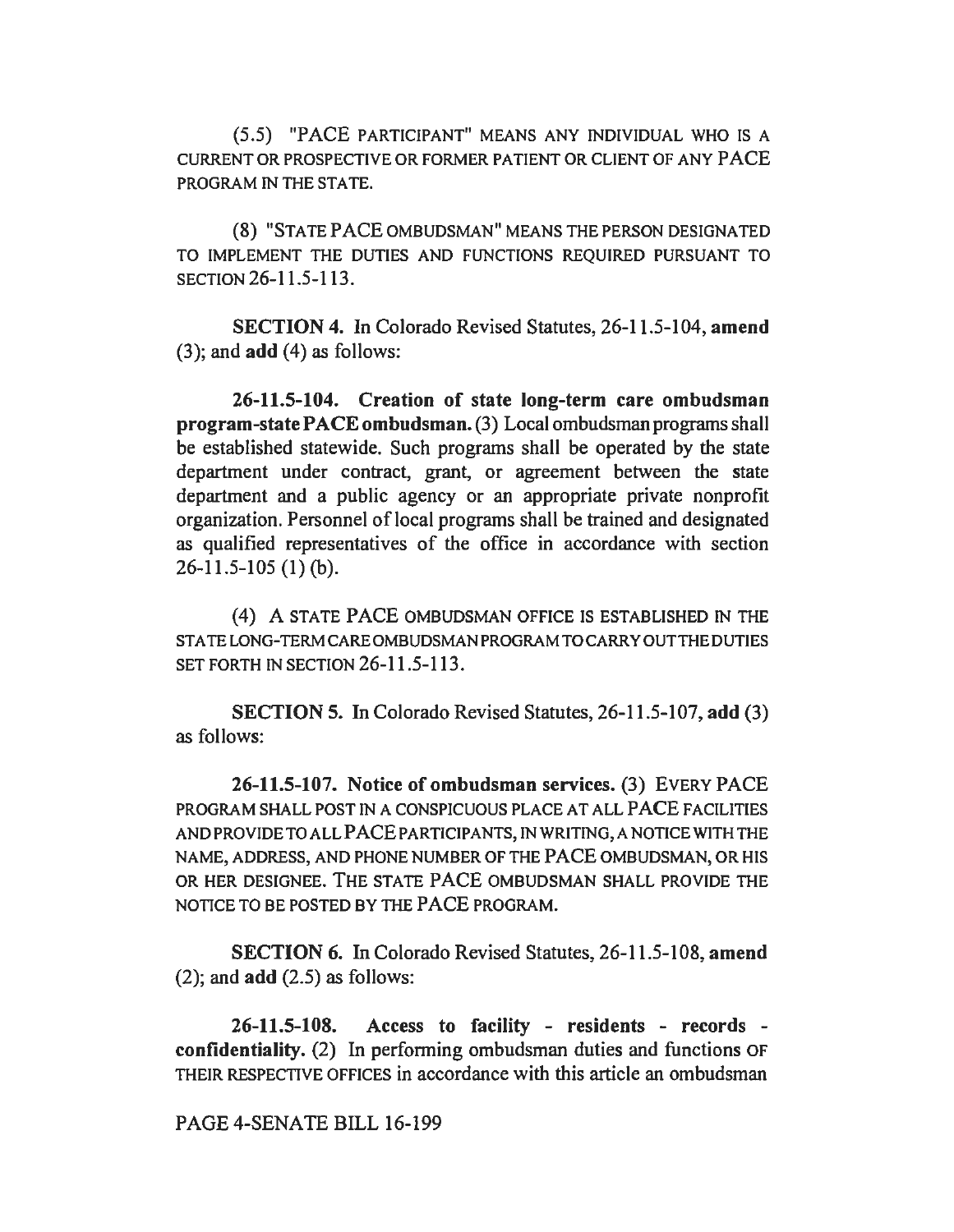shall have access to review the medical and social records of a resident OR PACE PARTICIPANT eligible for ombudsman services pursuant to this article, provided the resident OR PACE PARTICIPANT has consented to such review. In the event consent to such review is not available because the resident OR PACE PARTICIPANT is incapable of consenting and has no guardian to provide such consent, inspection of such THE RESIDENT'S RECORDS OR PACE PARTICIPANT'S records may be made INSPECTED by the state long-term care ombudsman OR THE STATE PACE OMBUDSMAN, RESPECTIVELY.

(2.5) AN OMBUDSMAN, UPON PRESENTING A STATE PACE OMBUDSMAN IDENTIFICATION CARD, SHALL HA VE IMMEDIATE ACCESS TO A PACE PROGRAM OR FACILITY AND TO ITS PACE PARTICIPANTS FOR THE PURPOSES OF EFFECTIVELY CARRYING OUT THE PROVISIONS OF THIS ARTICLE.

SECTION 7. In Colorado Revised Statutes, 26-11.5-109, amend (2) introductory portion and (4) (a); and  $add(2)$  (c) and (2) (d) as follows:

26-11.5-109. Interference with ombudsmen prohibited - civil penalty. (2) No person shall take any discriminatory, disciplinary, or retaliatory action against the following individuals for any communication with an ombudsman or for any information provided in good faith to the STATE LONG-TERM CARE OMBUDSMAN office OR TO THE STATE PACE OMBUDSMAN OFFICE in carrying out its THEIR RESPECTIVE OMBUDSMAN duties and responsibilities under this article:

(c) ANY PACE PARTICIPANT; OR

(d) ANY OFFICER OR EMPLOYEE OF A PROGRAM, ORGANIZATION, FACILITY, OR GOVERNMENTAL AGENCY PROVIDING SERVICES TO PACE PARTICIPANTS.

 $(4)$  (a) Any person listed in paragraphs (a), and (b), (c), AND (d) of subsection (2) of this section, or any person acting on such person's behalf, including the state or a local ombudsman, may file a complaint with the department of human services against any person who violates subsection (1) or (2) of this section. The said department shall investigate such a complaint and, if there is sufficient evidence of a violation, shall be authorized to assess, enforce, and collect the appropriate penalty set forth

PAGE 5-SENATE BILL 16-199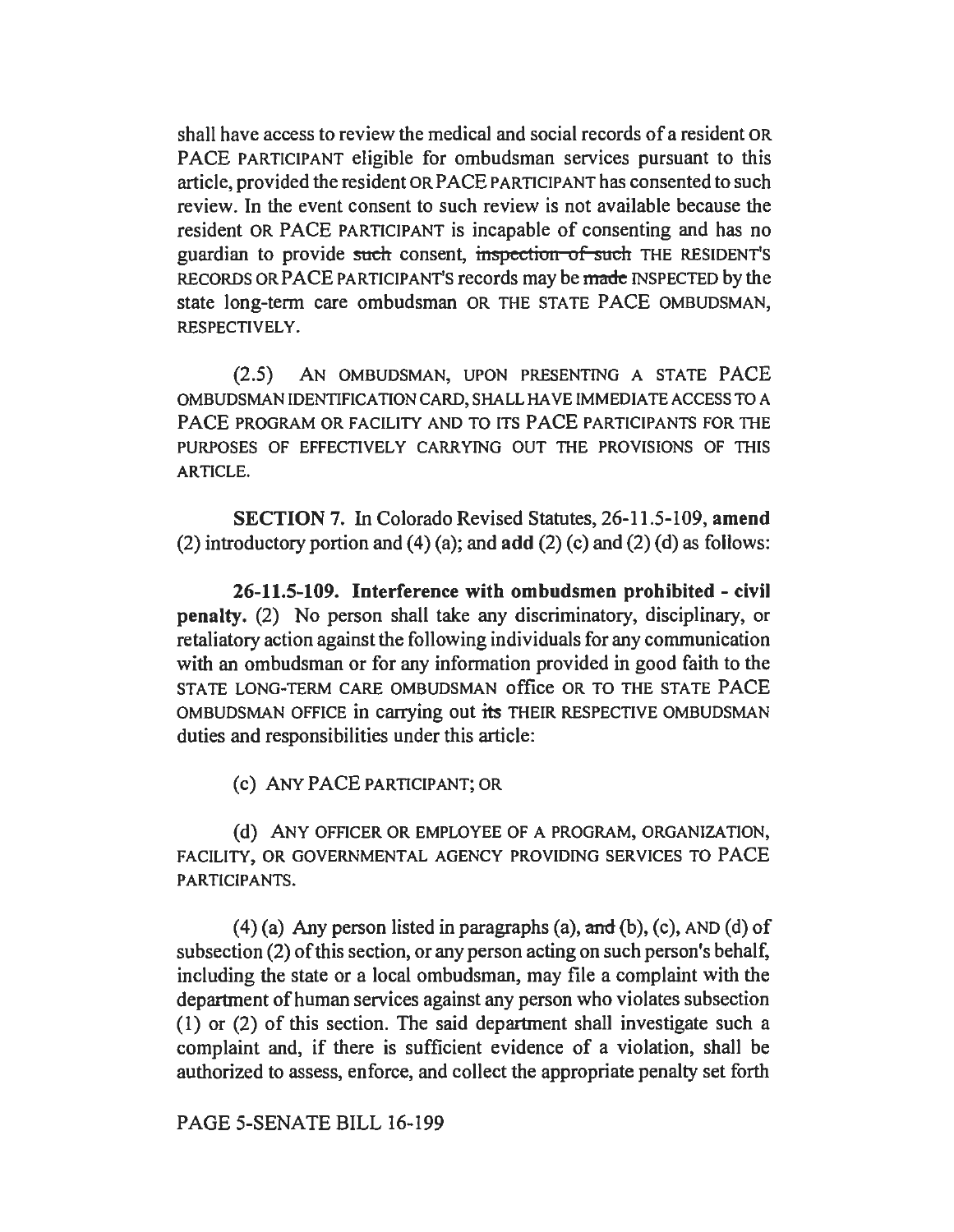in subsection (3) of this section.

SECTION 8. In Colorado Revised Statutes, 26-11.5-111, amend (I) (a), (1) (b), and (1) (c) as follows:

26-11.5-111. Duties of state department. (1) In order to implement the provisions of this article, the state department shall carry out the following duties:

(a) Establish a statewide uniform reporting system to collect and analyze data relating to complaints and conditions in long-term care facilities OR PACE PROGRAMS for the purpose of identifying and resolving significant problems, with specific provision for the submission of such data on a regular basis to the state agency responsible for licensing or certifying long-term care facilities AND PACE ORGANIZATIONS;

(b) Establish procedures to assure that information contained in any files maintained in accordance with the state long-term care ombudsman program shall be disclosed only at the discretion of the state long-term care ombudsman OR THE STATE PACE OMBUDSMAN, AS APPLICABLE, and that the identity of a complainant be disclosed only with the written consent of such complainant or in accordance with a court order;

 $(c)$  Ensure that no individual INDIVIDUALS involved in the designation of the state long-term care ombudsman nor AND THE STATE PACE OMBUDSMAN, AND any officer, employee, or volunteer of the statewide program in performing ombudsman functions, is subject to any DO NOT HAVE A conflict of interest;

SECTION 9. In Colorado Revised Statutes, add 26-11.5-113 as follows:

26-11.5-113. Duties of state PACE ombudsman. (1) THE STATE PACE OMBUDSMAN HAS THE FOLLOWING DUTIES AND FUNCTIONS:

(a) ESTABLISH STATE WIDE POLICIES AND PROCEDURES TO IDENTIFY, INVESTIGATE, AND SEEK THE RESOLUTION OR REFERRAL OF COMPLAINTS MADEBYORONBEHALFOF APACEPARTICIPANTRELATEDTOANY ACTION, INACTION, OR DECISION OF ANY PACE ORGANIZATION OR PACE PROVIDER OR OF ANY PUBLIC AGENCY, INCLUDING THE STA TE DEPARTMENT OF HUMAN

PAGE 6-SENATE BILL 16-199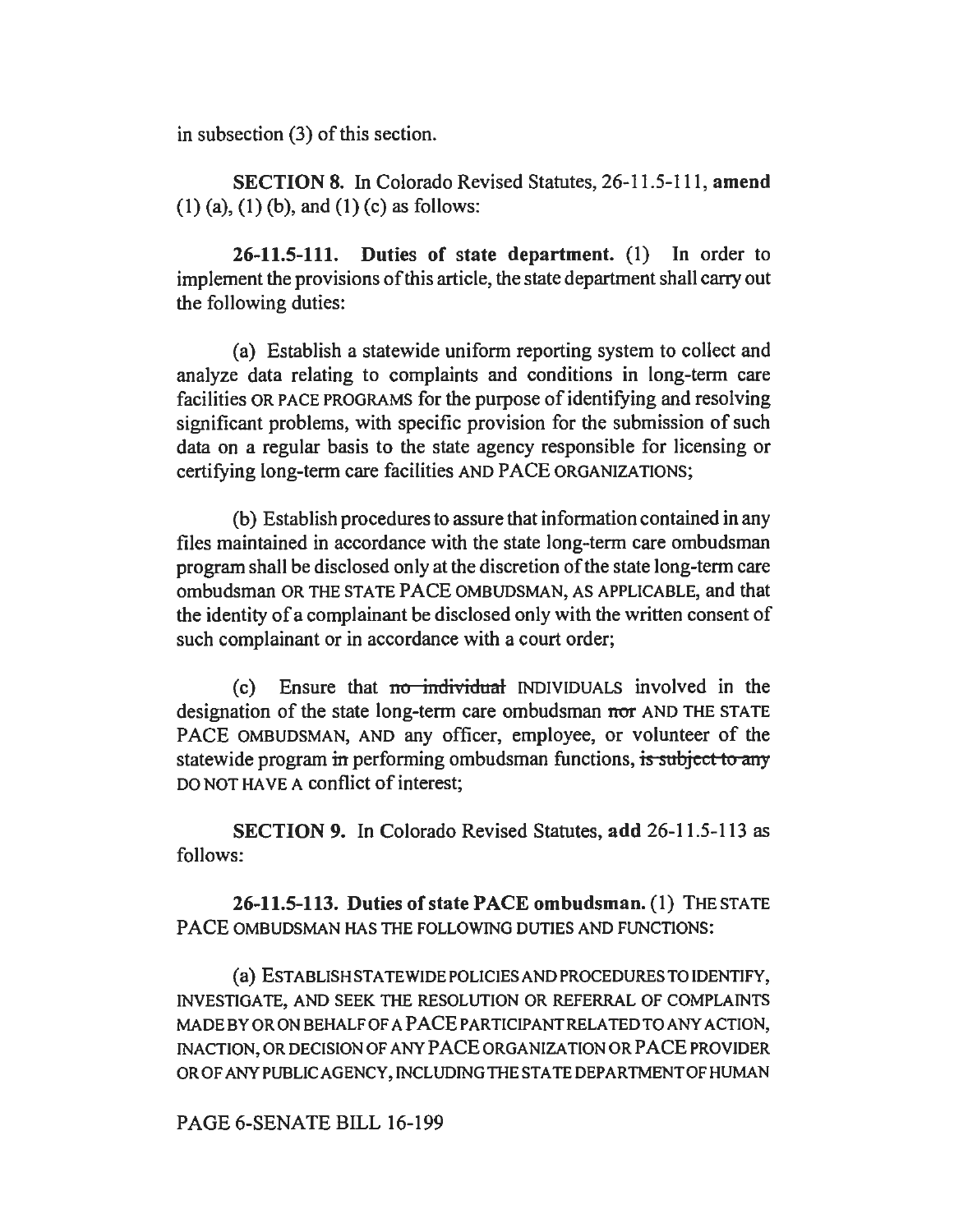SERVICES AND COUNTY DEPARTMENTS OF SOCIAL SERVICES, THAT MAY ADVERSELY AFFECT THE HEALTH, SAFETY, WELFARE, OR RIGHTS OF THE PACE PARTICIPANT;

(b) ESTABLISH PROCEDURES TO ANALYZE AND MONITOR THE DEVELOPMENT AND IMPLEMENTATION OF FEDERAL, STATE, AND LOCAL LAWS, REGULATIONS, AND POLICIES WITH RESPECT TO PACE SERVICES AND PROGRAMS OR FACILITIES. ON THE BASIS OF THE ANALYSIS AND MONITORING, THE STA TE PACE OMBUDSMAN SHALL RECOMMEND TO THE APPROPRIATE GOVERNING BODY CHANGES TO LAWS, REGULATIONS, AND POLICIES.

(c) PREPARE A NOTICE INFORMING PACE PARTICIPANTS OF THE EXISTENCE OF A STATE PACE OMBUDSMAN AND THE DUTIES OF THE STATE PACE OMBUDSMAN FOR POSTING AT ALL PACE PROGRAMS AND FACILITIES.

(2) THE POLICIES AND PROCEDURES ADOPTED PURSUANT TO PARAGRAPH (a) OF SUBSECTION (1) OF THIS SECTION MAY BE APPLIED TO COMPLAINTS BY OR ON BEHALF OF PACE PARTICIPANTS WHERE THE PROVISION OF OMBUDSMAN SERVICES WILL EITHER BENEFIT OTHER PACE PARTICIPANTS ENROLLED IN THE SAME PACE PROGRAM THAT IS THE SUBJECT OF THE COMPLAINT OR PACE PARTICIPANTS IN GENERAL, OR WHERE OMBUDSMAN SERVICE IS THE ONLY VIABLE AVENUE OF ASSISTANCE AVAILABLE TO THE PACE PARTICIPANT AND THE OMBUDSMAN SERVICE WILL NOT SIGNIFICANTLY DIMINISH THE PACE ORGANIZATION'S EFFORTS ON BEHALF OF THE PARTICIPANTS.

(3) IN ADDITION TO THE DUTIES AND FUNCTIONS SET FORTH IN SUBSECTIONS (1) AND (2) OF THIS SECTION, THE STA TE PACE OMBUDSMAN AND HIS OR HER REPRESENTATIVES HAVE THE AUTHORITY TO PURSUE ADMINISTRATIVE, LEGAL, OR OTHER APPROPRIATE REMEDIES ON BEHALF OF PACE PARTICIPANTS FOR THE PURPOSES OF EFFECTIVELY CARRYING OUT THE PROVISIONS OF PARAGRAPH (a) OF SUBSECTION (1) OF THIS SECTION AND SUBSECTION (2) OF THIS SECTION.

(4) (a) THE STATE DEPARTMENT MAY SEEK, ACCEPT, AND EXPEND GIFTS, GRANTS, AND DONATIONS FROM PRIVATE OR PUBLIC SOURCES FOR THE PURPOSES OF ESTABLISHING THE STATE PACE OMBUDSMAN OFFICE AND IMPLEMENTING THIS SECTION.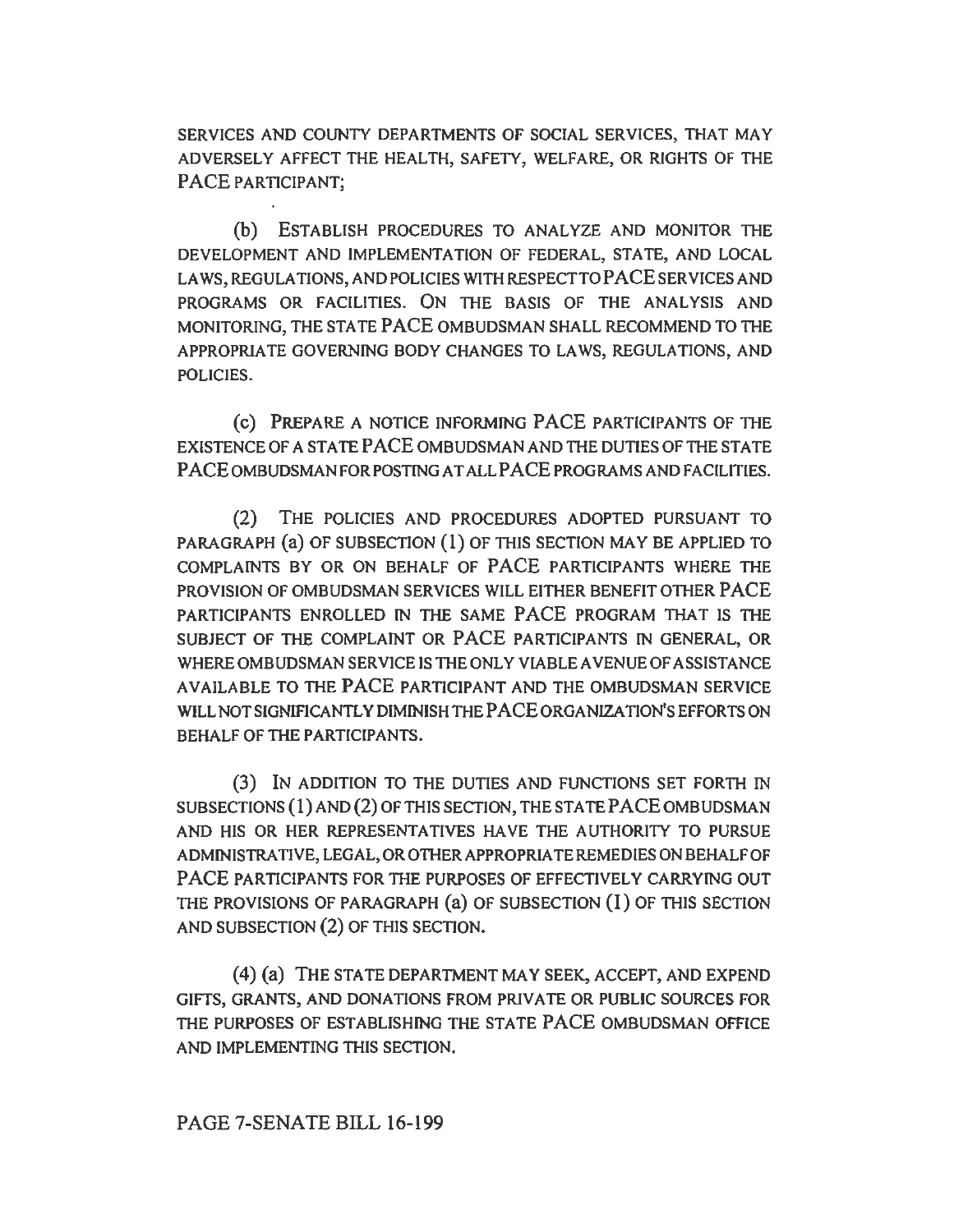(b) THE PACE OMBUDSMAN FUND, REFERRED TO IN THIS PARAGRAPH (b) AS THE "FUND", IS HEREBY CREATED IN THE STATE TREASURY. THE FUND CONSISTS OF GIFTS, GRANTS, AND DONATIONS CREDITED TO THE FUND PURSUANT TO THIS SUBSECTION ( 4) AND ANY OTHER MONEY THA TTHE GENERAL ASSEMBLY MAY APPROPRIATE OR TRANSFER TO THE FUND. THE STATE TREASURER SHALL CREDIT ALL INTEREST AND INCOME DERIVED FROM THE DEPOSIT AND INVESTMENT OF MONEY IN THE FUND TO THE FUND. ANY UNEXPENDED AND UNENCUMBERED MONEY REMAINING IN THE FUND AT THE END OF A FISCAL YEAR SHALL REMAIN IN THE FUND AND SHALL NOT BE TRANSFERRED TO ANY OTHER FUND. SUBJECT TO ANNUAL APPROPRIATION BY THE GENERAL ASSEMBLY, THE STATE DEPARTMENT MAY EXPEND MONEY FROM THE FUND FOR PURPOSES OF ESTABLISHING THE STATE PACE OMBUDSMAN OFFICE PURSUANT TO THIS ARTICLE.

( c) (I) NOTWITHSTANDING THE PROVISIONS OF THIS ARTICLE TO THE CONTRARY, IF IN ANY OF STATE FISCAL YEARS 2016-17 THROUGH 2020-21 THE STA TE DEPARTMENT DOES NOT RECEIVE SUFFICIENT GIFTS, GRANTS, OR DONATIONS NECESSARY TO FUND A STATE PACE OMBUDSMAN TO CARRY OUT THE DUTIES SET FORTH IN THIS SECTION, A STATE PACE OMBUDSMAN OFFICE SHALL NOT BE ESTABLISHED IN THE STATE LONG-TERM CARE OMBUDSMAN PROGRAM.

(II) THIS PARAGRAPH (c) IS REPEALED, EFFECTIVE JULY 1, 2021.

SECTION 10. In Colorado Revised Statutes, add 26-11.5-114 as follows:

26-11.5-114. Stakeholder process - state PACE ombudsman reporting. (1) THE STATE DEPARTMENT SHALL CONVENE A STAKEHOLDER GROUP FOR PURPOSES OF DEVELOPING LEGISLATION TO BE INTRODUCED DURING THE 2017 LEGISLATIVE SESSION CONCERNING A COMPREHENSIVE STATEWIDE PACE OMBUDSMAN PROGRAM WITHIN THE STATE PACE OMBUDSMAN OFFICE THAT INCLUDES LOCAL PACE OMBUDSMEN.

(2) THE STAKEHOLDER GROUP SHALL INCLUDE, AT A MINIMUM:

(a) THE STATE PACE OMBUDSMAN, ONCE ESTABLISHED;

(b) THE STA TE LONG-TERM CARE OMBUDSMAN AND ONE OR MORE

PAGE 8-SENATE BILL 16-199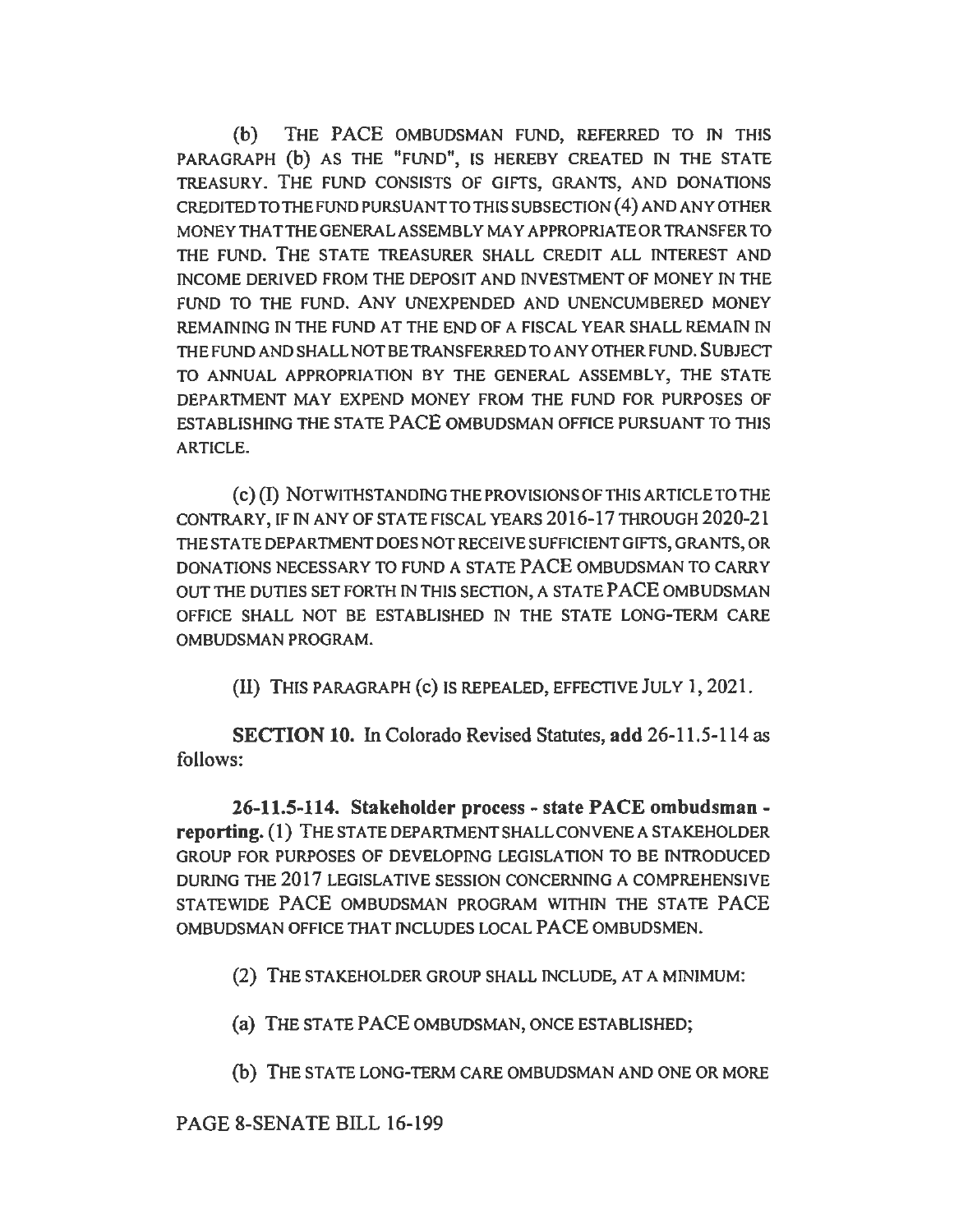LOCAL OMBUDSMEN;

( c) REPRESENTATIVES OF PACE ORGANIZATIONS;

(d) COMMUNITY ADVOCATES; AND

( e) ANY OTHER INTERESTED STAKEHOLDERS, INCLUDING REPRESENTATIVES OF STATE AGENCIES, AS DETERMINED BY THE STATE DEPARTMENT.

(3) THE STAKEHOLDER GROUP SHALL CONSIDER THE NUMBER AND LOCATION OF ANY NECESSARY LOCAL PACE OMBUDSMEN AND PROJECTED SER VICE LEVELS FOR THE COMPREHENSIVE STATE WIDE PACE OMBUDSMAN PROGRAM.

( 4) THE STATE DEPARTMENT SHALL REPORT ON THE WORK OF THE STAKEHOLDER GROUP TO THE JOINT BUDGET COMMITTEE AND TO THE STA TE DEPARTMENT'S LEGISLATIVE COMMITTEE OF REFERENCE AS PART OF THE AGENCY'S ANNUAL PRESENTATION PURSUANT TO SECTION 2-7-103, C.R.S., MADE DURING THE INTERIM PRIOR TO THE START OF THE 2017 LEGISLATIVE SESSION.

SECTION 11. Appropriation. (1) For the 2016-17 state fiscal year, \$225,000 is appropriated to the department of health care policy and financing for use by the executive director's office. This appropriation is from the department of health care policy and financing cash fund created in section 25.5-1-109, C.R.S. To implement this act, the executive director's office may use this appropriation for general professional services and special projects.

(2) For the 2016-17 state fiscal year, \$81,675 is appropriated to the department of human services for use by the state ombudsman program. This appropriation is from the PACE ombudsman fund created in section  $26-11.5-113$  (4) (b), C.R.S., and is based on an assumption that the department will require an additional 1.0 FTE.

SECTION 12. Safety clause. The general assembly hereby finds,